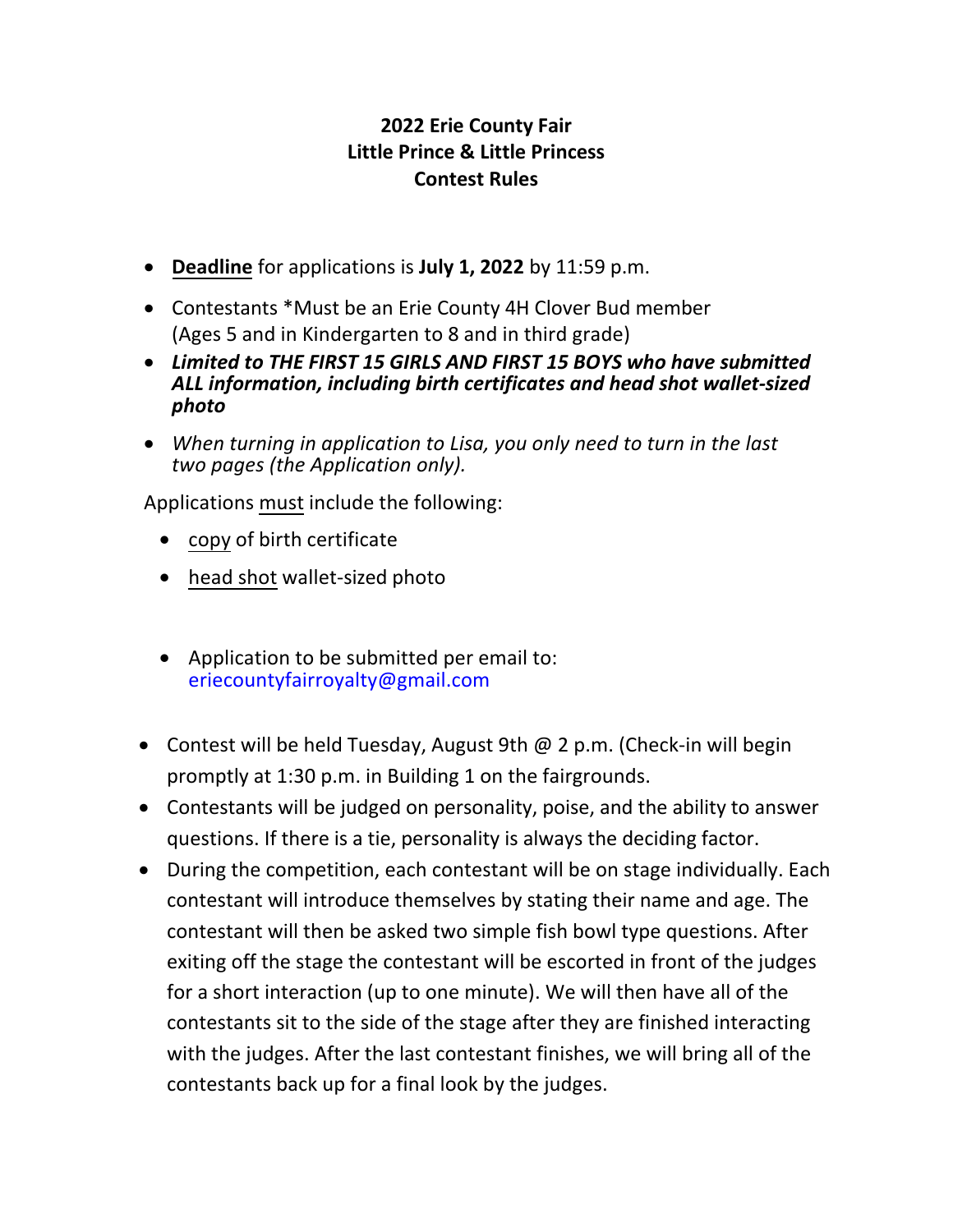- The judges will be selecting our 2022 Erie County Fair:
	- **Example 2 Little Prince** - and two runner ups
	- **Little Princess** - and two runner ups

• Participants may wear summer dress up clothing for the contest. Clothing needs to be age appropriate. Contestants are not to wear make-up.

• No dance routines or music, please

## • **DƵƌŝŶŐ ƚŚĞ ĐŽŶƚĞƐƚ͕ Ĩamily members and friends are NOT permitted to stand behind the judging table to "coach" the contestants.**

• If your child is crowned LITTLE PRINCE, LITTLE PRINCESS or runner ups, they are encouraged to wear their tiara (hat for Little Prince) and sashes during the week of the fair. After the fair is over, only the Little Prince and Little Princess will be participating in events after the fair with the Senior and Junior Royalty Courts at various events.

• If your child is selected to be part of the 2022 Erie County Fair Royalty, there will be a mandatory parent(s) and royalty member meeting sometime Friday, Saturday, or Sunday of fair week. *(Date/time/location on fairgrounds to be determined after all pageants are completed.)* Important information will be handed out at that meeting. The Royalty Coordinator will send out an email with the date, time, and location on the fairgrounds of the meeting.

• All Royalty members will be introducing themselves at all of the major events (i.e., Tractor Pulls, Demo Derby, etc.). The meeting time and place will be coordinated by our 2022 Fair Queen.

If you have any pageant questions, please contact Lisa Miller (419-202-3383) or Nancy Stewart (419-656-6004)

For Royalty questions, please contact Jodi Munk, Erie County Fair Royalty Coordinator at 419-27-0670 or by e-mail (eriecountyfairroyalty@gmail.com)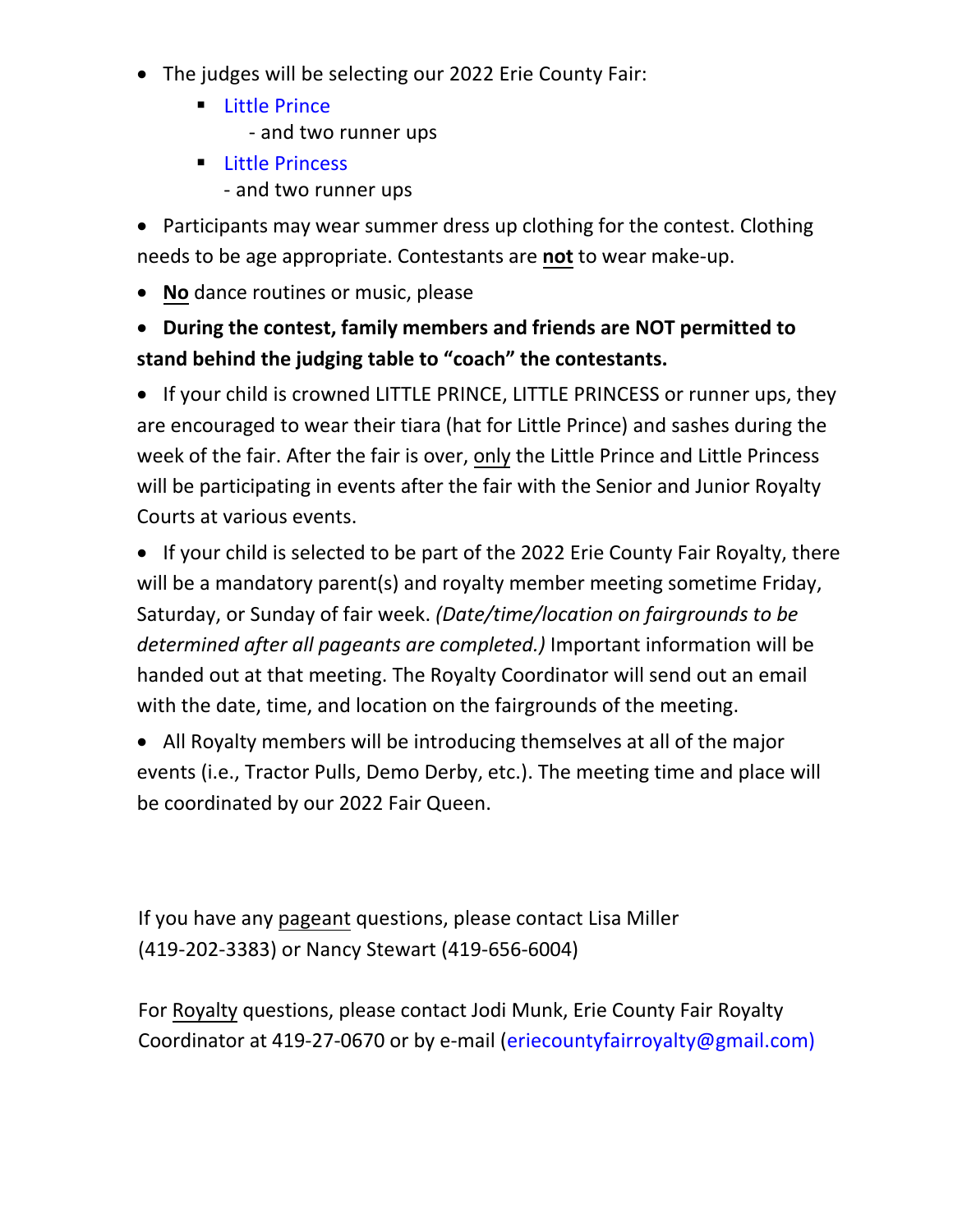| Leave this |  |
|------------|--|
| area       |  |
| blank      |  |
|            |  |
|            |  |
|            |  |
|            |  |

## 2022

## Erie County Fair Little Prince & Little Princess Application

\*Must be an Erie County 4H Clover Bud member (Ages 5 and in Kindergarten to 8 and in third grade)

> Include with the application: Copy of birth certificate Head shot wallet sized photo of child

Applications are due on or before July 1, 2022.

| Male ______ Female _______ T-shirt size _______ (Youth) YS YM YL (Adult) AS AM AL |  |
|-----------------------------------------------------------------------------------|--|
|                                                                                   |  |
|                                                                                   |  |
|                                                                                   |  |
|                                                                                   |  |
|                                                                                   |  |
|                                                                                   |  |
|                                                                                   |  |

List Activities/Hobbies/Interests that your child enjoys: